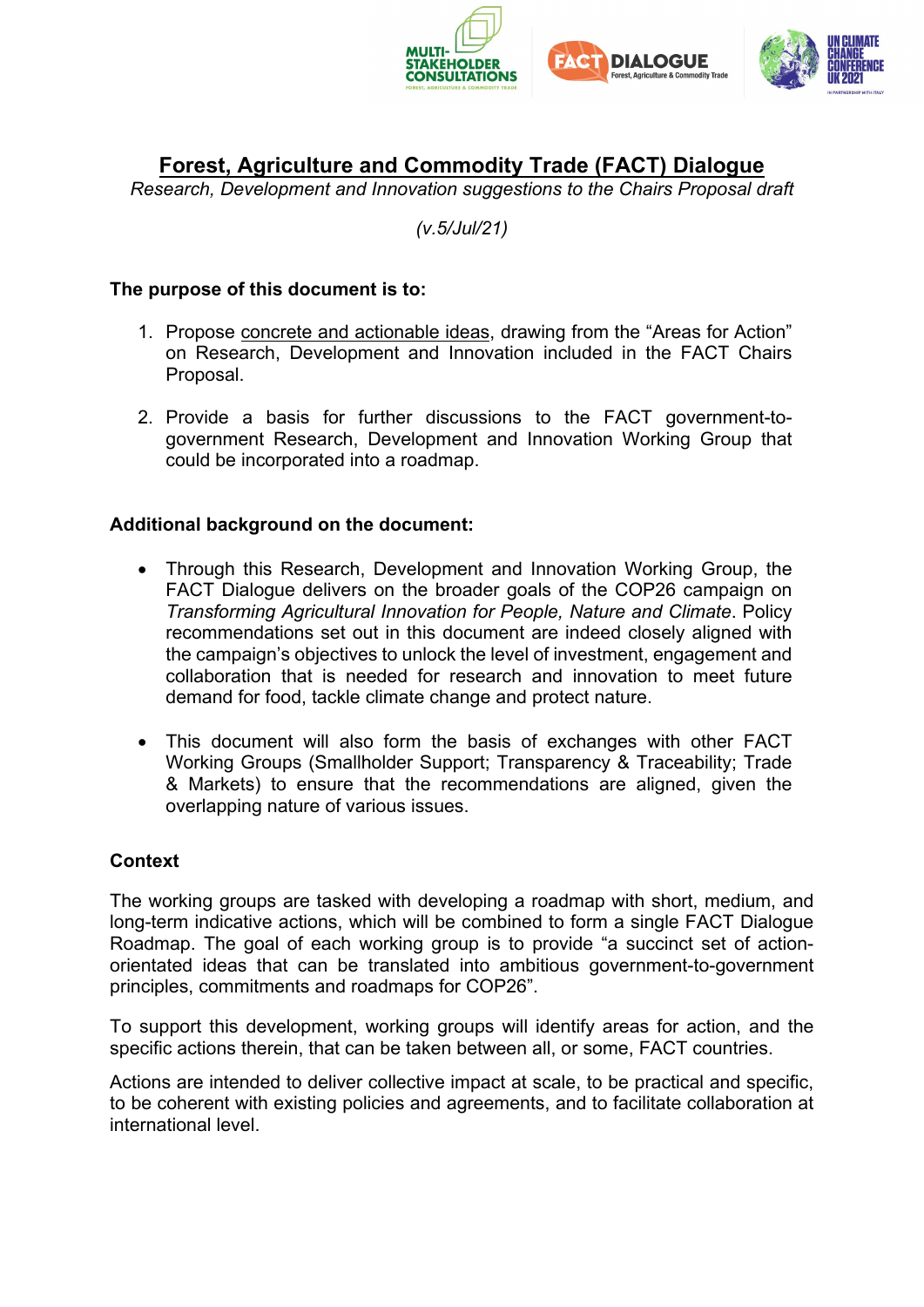





## **Objectives for the Research, Development and Innovation Working Group**

The **FACT** Dialogue Joint Statement assigned the Research, Development and Innovation Working Group the task to "*strengthen and enhance our research, development, and innovation efforts to support and scale up productivity improvements within agricultural commodity systems to avoid expansion of unsustainable practices and maintain sustainability of terrestrial ecosystems."* 

To achieve this goal, **several areas for action** have been identified:

- **Accelerating deployment of existing technologies:** mechanisms to explore and accelerate the deployment of existing cost-effective, demonstrated technologies, business models or best practices through coordinating and convening partners around specific challenges to support scale and avoid the need to expand agriculture practices into forests and other terrestrial ecosystems through improving productivity and supporting livelihoods.
- **Enabling information to support farmers' decision making**: Utilising digital platforms and data to support innovation and productivity improvement, including dissemination of best practices and technologies to farmers, particularly smallholders, to allow them to access information, finance and markets.
- **Research and collaboration:** stocktaking and coordination of research across jurisdictions to support new technologies, models or processes, including pilot programmes. Technologies and establishment of partnerships to share lessons, findings and experiences.

## **DRAFT RECOMMENDATIONS**

In response to the areas of action identified, we have identified three key recommendations for commitments and action:

## **1) A global platform to accelerate the pace and scale of innovation**

## **The challenge:**

Innovation in agriculture can be slow and uneven. While some technologies take decades from development to deployment at scale, others do not get adopted as the very end-users of innovation and technology often lack the knowledge and resources to adopt them. Given the growing need to accelerate climate action in the agricultural sector, these systemic issues need to be addressed.

Beyond developing and deploying research and innovation, sharing best practices on technology tools proven to work in various contexts is essential, as it allows to provide concrete, locally relevant solutions to end-users and farmers. Key institutions should therefore engage in an inclusive dialogue and share lessons and best practices on what works, with a view to bring innovation to scale.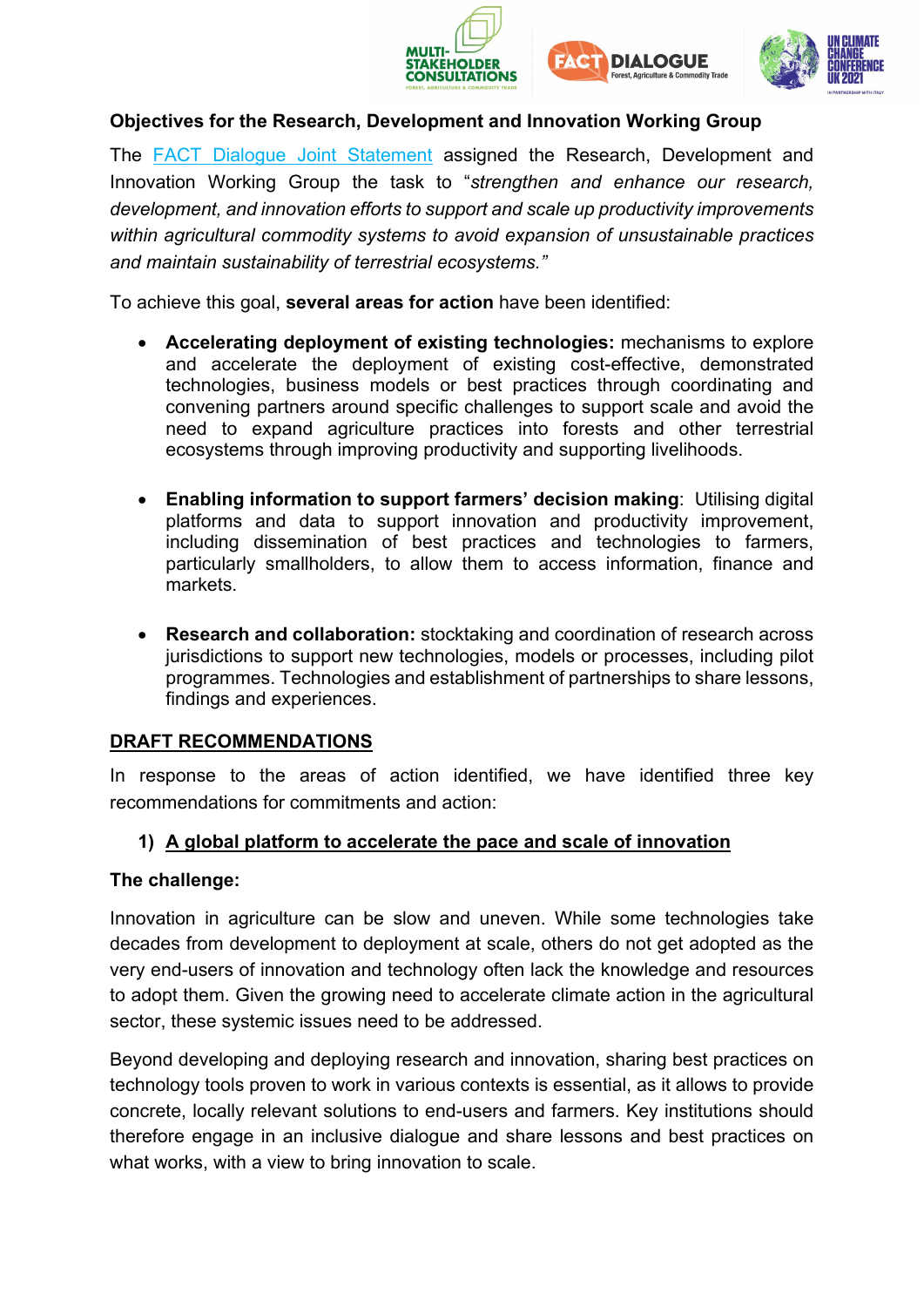





#### **How to address it:**

Establishing a **global platform to accelerate the pace and scale of innovation** would enable and support the coordination, sharing and scaling of best practices and technologies in targeted areas / jurisdictions to support sustainable practices and productivity improvements. It will allow countries with shared climate and common production systems to reduce duplication of efforts and to share learnings for extension and implementation across countries (North-South, South-South and triangular models).

An example of existing initiative is the *100 Million Farmers* platform, which draws on the ambition of leadership groups within and beyond the World Economic Forum, and aims to align and scale efforts to help 100 million farmers transition towards net-zero, nature positive production practices by 2030. It will facilitate collective action by driving ambition on a set of objectives, priorities, and tools, thereby allowing for greater alignment of innovation efforts between stakeholders. Its action-focused agenda is anchored in regional and national 'lighthouse' projects. Each lighthouse is led by a regional multi-stakeholder coalition, with solutions tailored to local food systems and the natural ecosystems they depend on. Leveraging lessons from these 'lighthouse' projects, the platform will ultimately allow to feed broader recommendations into formal markets, government policymaking and global frameworks.

Another example is the World Bank's *Food Systems, Land Use and Restoration* (FOLUR) global platform, which operates with support from multiple partners and targets large scale production landscapes for sustainable integrated landscapes and food value chains.

## **Key steps:**

- **Short-term**: Build political support from countries and other stakeholders for a global platform to accelerate the pace and scale of innovation, and announce this as part of the FACT roadmap. Success of the accelerator will depend on stakeholder buy in, therefore building on existing platforms is an attractive option.
- **Medium-term:** Develop regional lighthouses and models which enable cooperation across stakeholders, to share best practices with others facing similar challenges, i.e. serving as hubs for cooperation models.
- **Long-term**: Unlock investment and finance into the innovative tools and technologies which have proven to work to foster the transition to net-zero, nature-positive agricultural practices.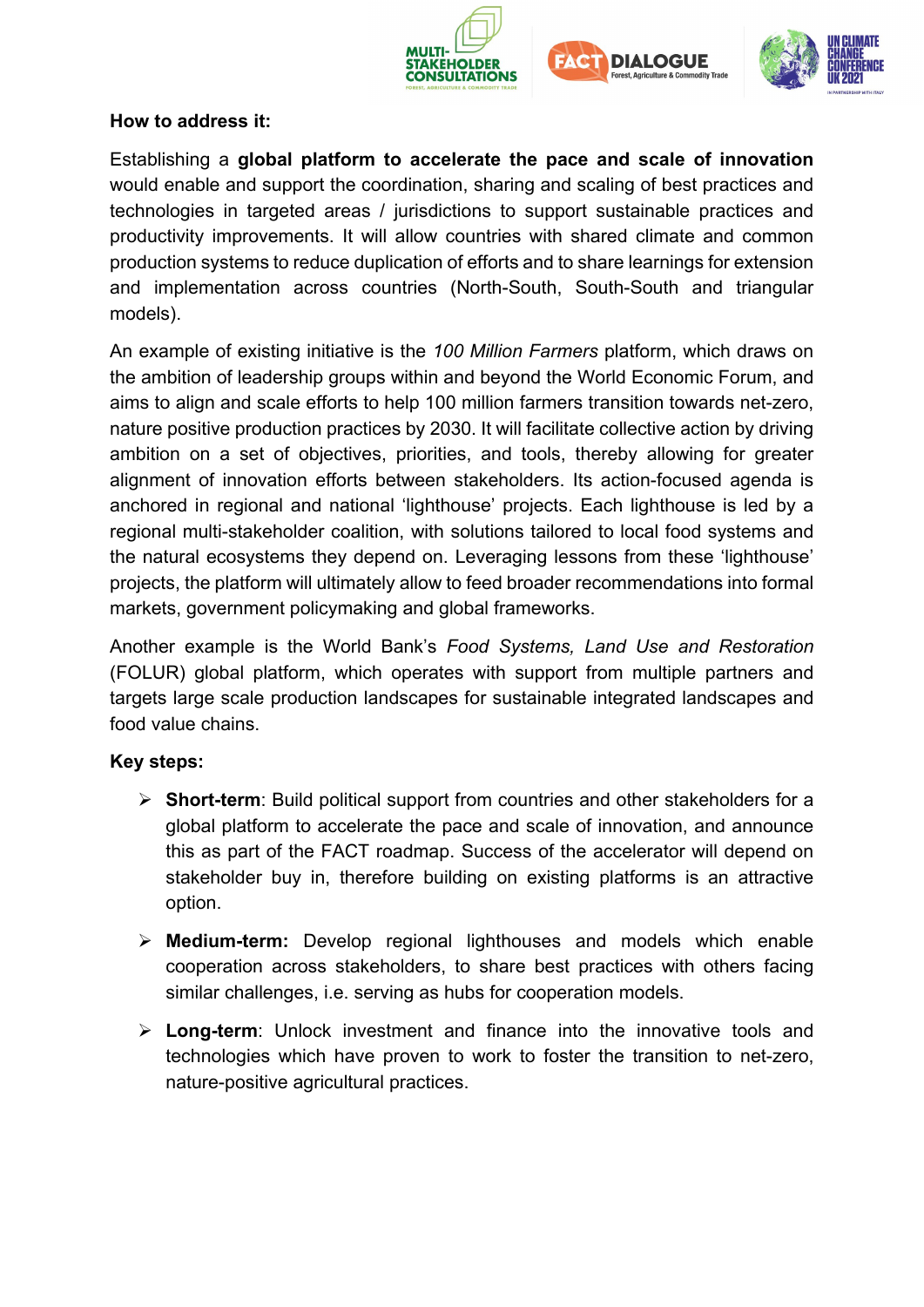





## **2) Common metrics**

#### **The challenge:**

Defining a common set of metrics and improving measurement are key to comparing what works across different regions, to identify best practices and unleash breakthrough solutions. Yet, the lack of common and robust metrics stands as a major challenge for both implementers and investors in innovation. For public funders of agricultural innovation to ensure that their funds are appropriately used to support sustainability goals, and for managers and implementers of innovation programs to plan their work and track progress against sustainability objectives, better metrics are needed.

#### **How to address it:**

To tackle this challenge, countries need to agree on a clear set of outcomes for innovations and innovation processes that promote sustainable agriculture, together with guidance and metrics supporting those outcomes. These can be used to inform policy decisions, to plan, guide, and monitor progress against sustainable agriculture objectives, and to share lessons between countries on what works, how to support implementation and how to accelerate the pace and scale of innovation across different contexts.

Several existing initiatives have started tackling this issue. The Commission on Sustainable Agriculture Intensification (CoSAI) has thus established a *Taskforce on Principles and Metrics for Innovation in Sustainable Agri-Food Systems*, with the objective of developing and recommending a set of principles and metrics for guiding and monitoring innovation for sustainable agriculture based on existing evidence. Another example includes the *CSA Programming and Indicator Tool*, designed by CGIAR's Research Programme on Climate Change, Agriculture and Food Security (CCAFS) to develop better instruments for programming, and better metrics for tracking outcomes and impact. Supported by a database of over 378 indicators from various international development agencies and institutions, this tool allows to create a common framework to address climate-smart agriculture (CSA), thereby facilitating the delivery of not only productivity outcomes, but also positively tracking adaptation and mitigation impacts.

The *Global Research Alliance on Agricultural Greenhouse Gases* (GRA) has also started supporting countries (mostly in Latin America, Africa and ASEAN) in the monitoring, reporting and verification of agricultural GHG emissions but also in the rollout of new systems, technologies and practices. This initiative allows participating countries to monitor progress on the adoption of innovative low emission and productivity enhancing technologies and practices, as well as to better quantify their agriculture sector GHG emissions.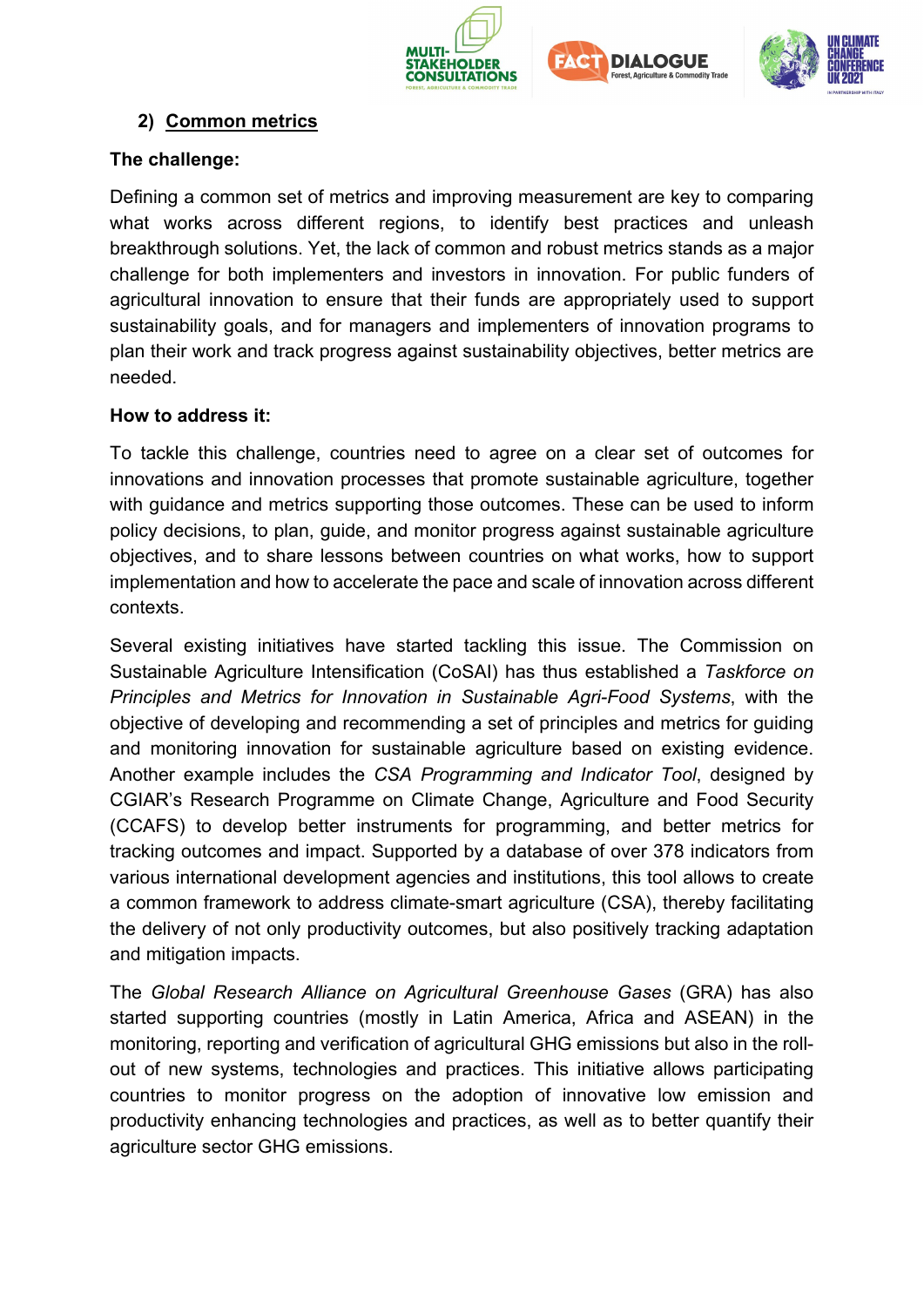





Other examples include the *Innovative Methods and Metrics for Agriculture and Nutrition Actions* (IMMANA) programme, which accelerates the development of innovative and interdisciplinary metrics and tools to better inform policy decisions on agriculture and food systems for better health and nutrition outcomes in LMICs, as well as the *Agriculture, Nutrition & Health* (ANH) Academy, which focuses on building a community of practice around the existing evidence base and sets a forward facing agenda.

There are also several sector-wide guidance and assessment frameworks to promote sustainable agriculture production and investments (e.g., *IFC Environmental, Health, and Safety Guidelines* (IFC-EHS), *World Bank Investing in Sustainable Livestock Guide* (ISL), *Global Roundtable for Sustainable Beef* (GRSB), *Dairy Sustainability Framework* (DSF) and the *Climate Bonds Initiative* (CBI)). These frameworks provide a comprehensive guidance and a list of recommendations, with criteria and indicators, on how crop and livestock value-chains can address sustainability issues and become eligible for low emissions investments, encouraging stakeholders to implement all recommendations to the extent possible.

#### **Key steps:**

- **Short-term**: Join a group of volunteer users to map guidance and metrics that exists, and to help identify major gaps in available metrics for further investment.
- **Medium-term**: Agree on a focused set of outcomes and metrics for agricultural innovation, which address innovation in policies, social institutions and finance, as well as science and technology, and develop a mechanism for tracking and accountability that will ensure transparent reporting on progress.
- **Long-term**: Scale up the use of common metrics by raising capability and capacity for measuring, and nurturing partnerships with key implementing organisations.

## **3) Research partnerships between governments, research institutions and academia**

## **The challenge:**

Research and innovation efforts remain often fragmented and fail to link activities from foundational science to delivery within a single institutional framework, which prevents effective integration across the innovation pipeline. Yet, fostering institutional capacity and capability focused on delivery is essential to scaling up effective innovation models – and this means having the right collaboration and partnerships in place. Countries and partners would greatly benefit from coming together in research collaborations and partnerships, knowledge sharing, use of best practices, and capacity building among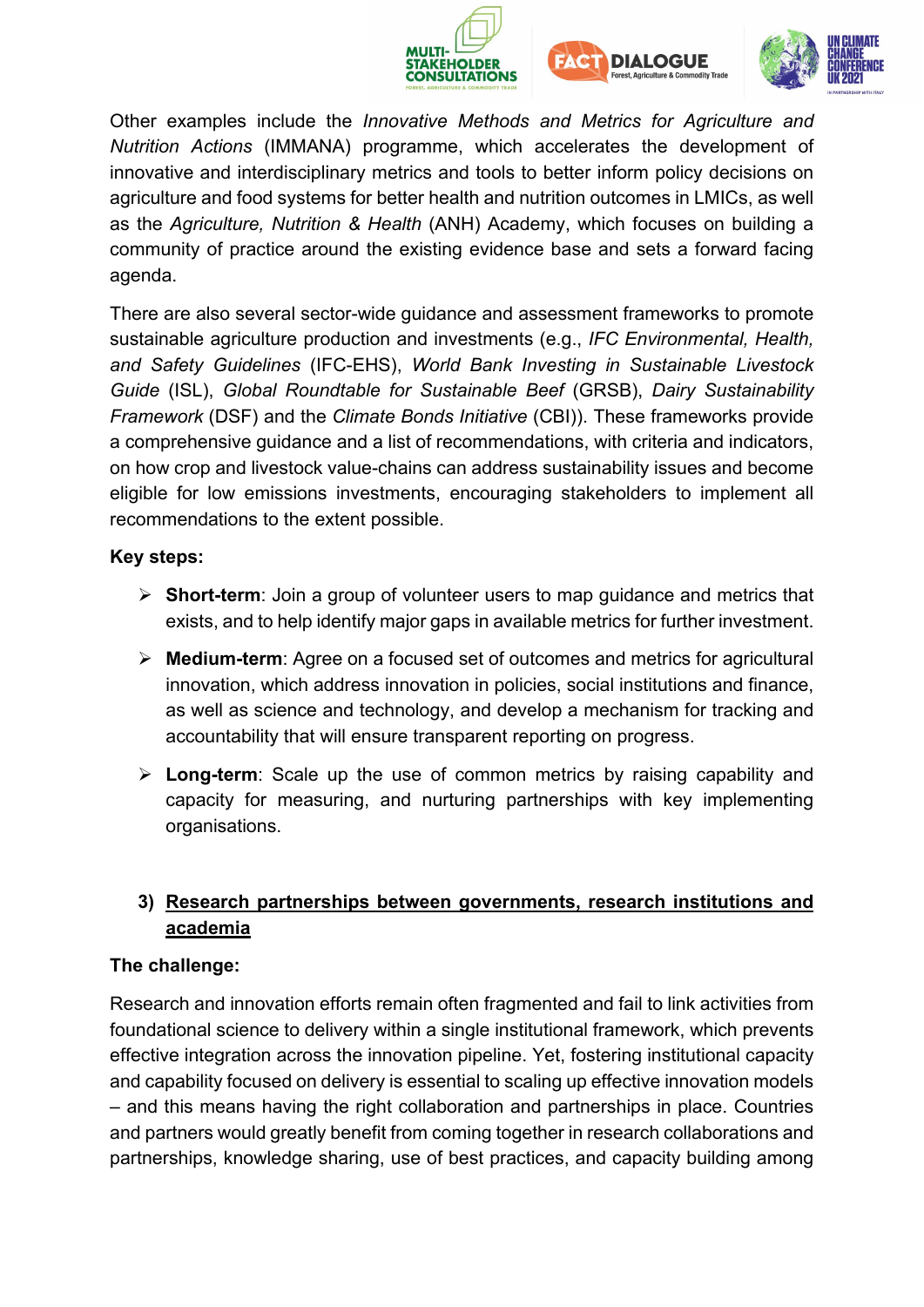





scientists and other practitioners, to support new technologies, models or processes, and share lessons, findings and experiences.

#### **How to address it:**

Establishing research partnerships between governments, research institutions and academia would allow to identify, support, share and pilot innovative technologies, business models and approaches and thus to enable lessons and best practices to be identified and replicated across regions.

Joining and revitalising existing multi-stakeholder initiatives and partnerships in agricultural research could allow to scale up efforts already underway. The *Global Research Alliance on Agricultural Greenhouse Gases* (GRA) is a good example of research partnerships between governments and research institutions. Gathering 64 member countries from all regions of the world, the GRA also involves 24 partner organisations – among which regional research institutes, farmer organisations, development banks and multilateral fora including the FAO and IPCC. Working to increase international cooperation and investment in solutions to reduce the emissions intensity of agricultural production systems and improve efficiency, productivity, resilience and adaptive capacity, the GRA enables cross-country, multi-stakeholder action to scale up mitigation efforts, while helping meet food security objectives.

Another example is the CGIAR – international system for agricultural research, supporting innovation across more than 50 countries – which is currently undergoing a phase of reform to better address emerging challenges.

Other initiatives include multi-stakeholder platforms such as the Agriculture Innovation Mission for Climate (AIM for Climate), the Tropical Agriculture Platform (TAP), the Global Forum for Agricultural Research (GFAR), the Global Alliance for Climate-Smart Agriculture (GACSA), 4 pour 1000 (launched at COP21), Adaptation of African Agriculture to climate change (AAA) (launched at COP22), the Latin American and Caribbean Platform for Climate Action in Agriculture (PLACA) (launched at COP25). All these platforms can benefit from member support in accelerating collaboration and partnerships to strengthen and enhance our research, development, and innovation efforts.

However, while many of these platforms exist, it is essential to have a focus on transformational research priorities, which is a role that the FACT members can catalyse.

## **Key steps:**

 **Short-term**: Facilitate a discussion with relevant organisations and platforms in this area to agree on a set of research priorities (Annex 2) with a focus on underpinning a transformation in food systems through strengthened research, development and innovation efforts.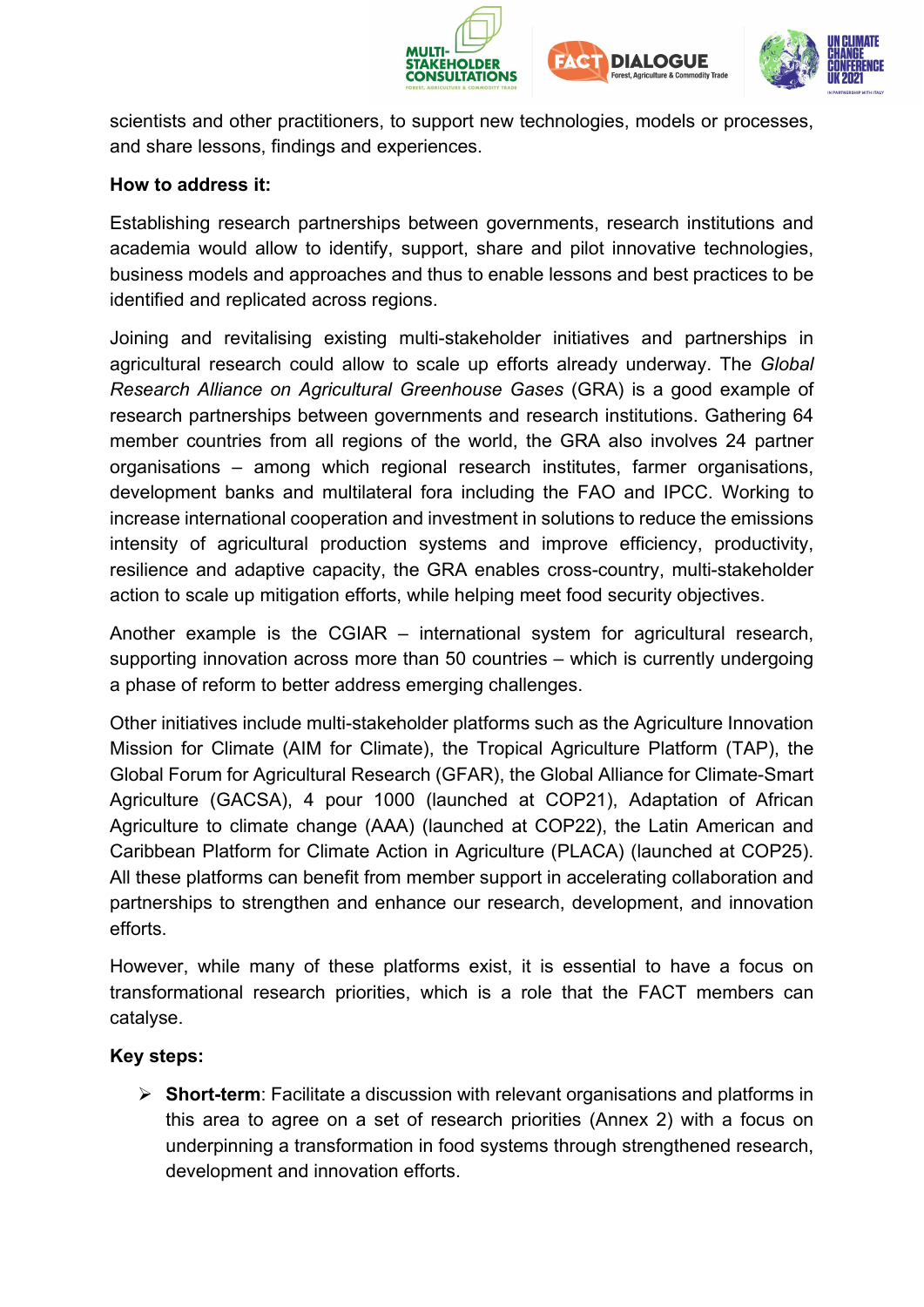





- **Medium-term**: Support and revitalise, as appropriate, relevant organisations and platforms, to deliver research partnerships around the priorities identified.
- **Long-term**: Foster efforts to bring research and innovation across the priorities to scale, including with governments, private sector actors and entrepreneurs, fostering end-to-end innovation across these priorities. This results in an innovation system characterised by principles of the *Global Action Agenda on Transforming Agricultural Innovation for People, Nature And Climate* (Annex 1).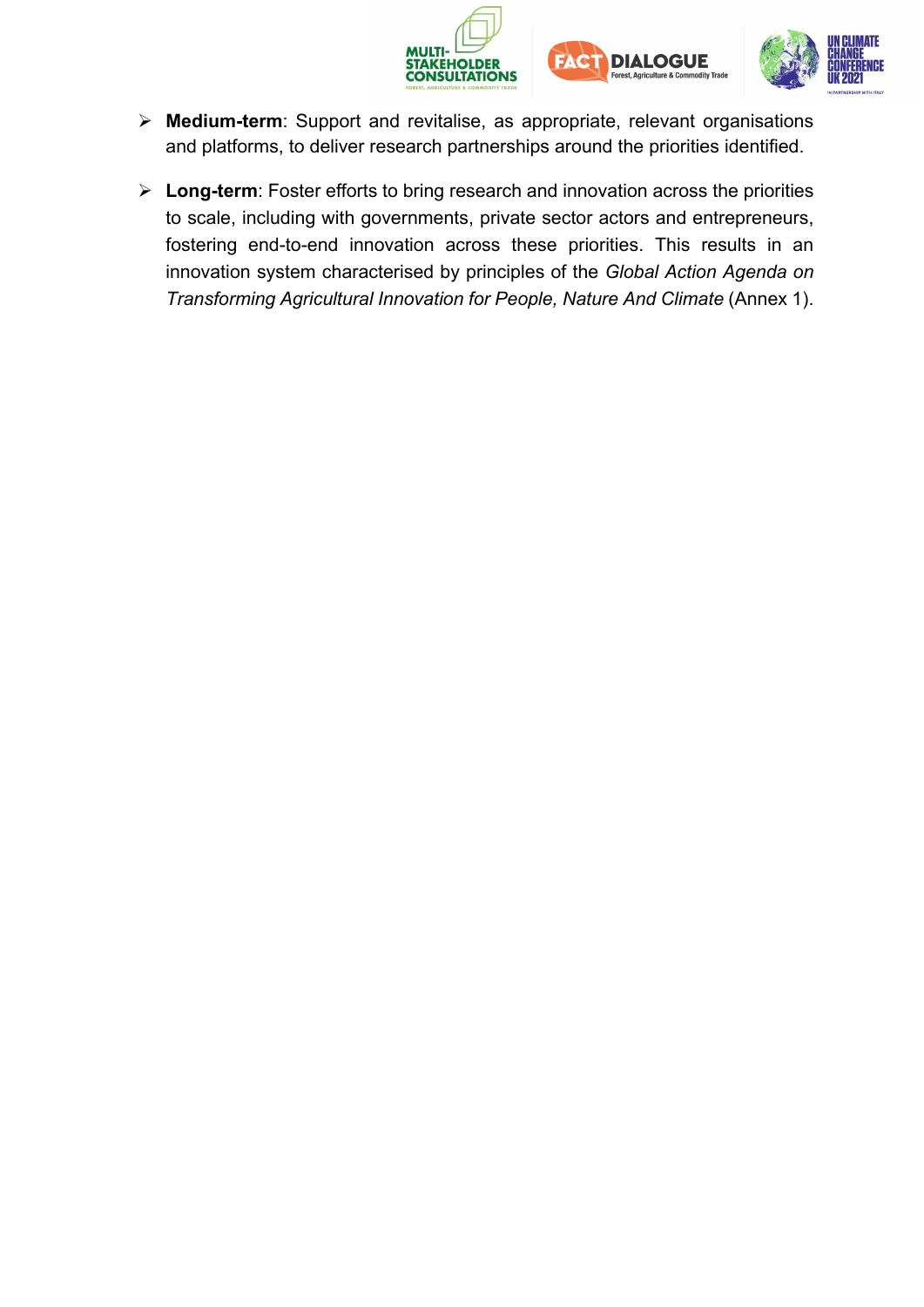





## **ANNEX 1**

## **Annex 1. Principles of the** *Global Action Agenda on Transforming Agricultural Innovation for People, Nature And Climate*

A set of collaborative principles as well as areas of common purpose and action are being defined as part of the *Transforming Agricultural Innovation for People, Nature And Climate* work of the sustainable agriculture campaign, that can inform FACT members actions on innovation. These are:

- **Alignment:** aligning innovation priorities with current needs and opportunities across key areas – including nature, adaptation and resilience, and mitigation – and working on a set of shared standards, investments and incentives;
- **Integration:** developing integrated institutional frameworks across the innovation pipeline and better linking foundational science to delivery and downstream deployment at scale;
- **Demand-driven, end-to-end:** fostering demand-driven approaches working across the innovation system for agriculture, and putting end-users at the centre of the research and development process;
- **Partnership and collaboration:** addressing fragmentation among research institutions and donors, fostering partnerships and collaboration across the innovation ecosystem and adopting an open innovation model;
- **Contribution to international commitments:** helping achieve international commitments and agendas – including the SDGs, the Paris Agreement under the UNFCCC, and the Convention on Biological Diversity.